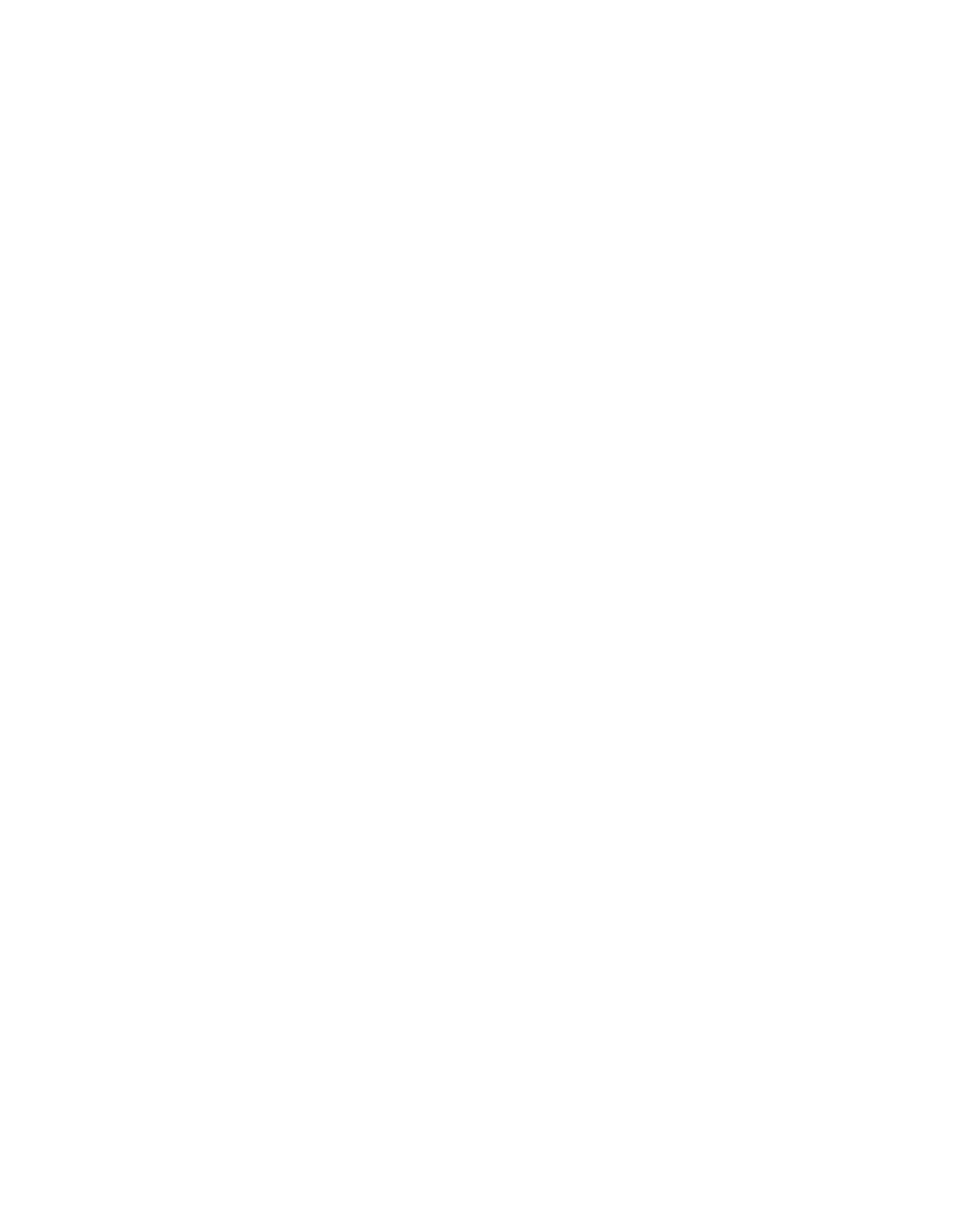#### **Summary**

The government of Zimbabwe drafted the 2004 Non-Governmental Organizations (NGO) Bill after a four-year period of deteriorating relations with oppositional civil society organizations, including NGOs, churches, trade unions, and the independent media. The Bill will adversely affect, and effectively eliminate, all organizations involved in promoting and defending human rights. These organizations see themselves as nonpartisan. The government claims, without producing evidence, that many of them have abused Western donor funds to support the opposition party, the Movement for Democratic Change (MDC). Judging from the suspension of parliamentary standing orders to permit the passage of the Bill to be fast-tracked, the ruling party, ZANU PF, appears to be in a hurry to pass the Bill ahead of the March 2005 general election.

The NGO Bill is retrogressive. It violates the right to freedom of association. It significantly extends government control over organizations provided for in the current Private Voluntary Organizations (PVO) Act, which it seeks to repeal. The PVO Act was deemed to limit civil liberties by the African Commission for Human and People's Rights. The Bill denies local NGOs that are involved in "issues of governance" access to foreign funding (clause 17) and prohibits the registration of foreign NGOs engaged in "issues of governance"(clause 9). "Issues of governance" are defined by the Bill to include "the promotion and protection of human rights and political governance issues". Like the PVO Act, the Bill gives the Minister of Public Service, Labour and Social Welfare absolute control over the appointment of the NGO Council, which decides on registration and de-registration. The Minister and the NGO Council, however, acquire new powers that they did not have under the PVO Act. New burdens are placed on non-governmental organizations, including that they must register annually and pay annual registration fees. The NGO Bill provides for an appeal process in some areas, making this the singular improvement compared with the PVO Act. However, as in the PVO Act, there is no right of appeal, other than to the Minister, for organizations that seek to challenge NGO Council decisions on registration and de-registration.

Clauses 9 and 17 of the NGO Bill violate the freedom of association enshrined in the Constitution of Zimbabwe and numerous regional and international agreements that the Government of Zimbabwe has signed, including the International Covenant on Civil and Political Rights. Clauses 9 and 17 also do not comply with international and regional guidelines such as the 2004 SADC Principles and Guidelines Governing Democratic Elections or the U.N. Declaration on Human Rights Defenders that the African Commission on Human and People's Rights reaffirmed in 2004.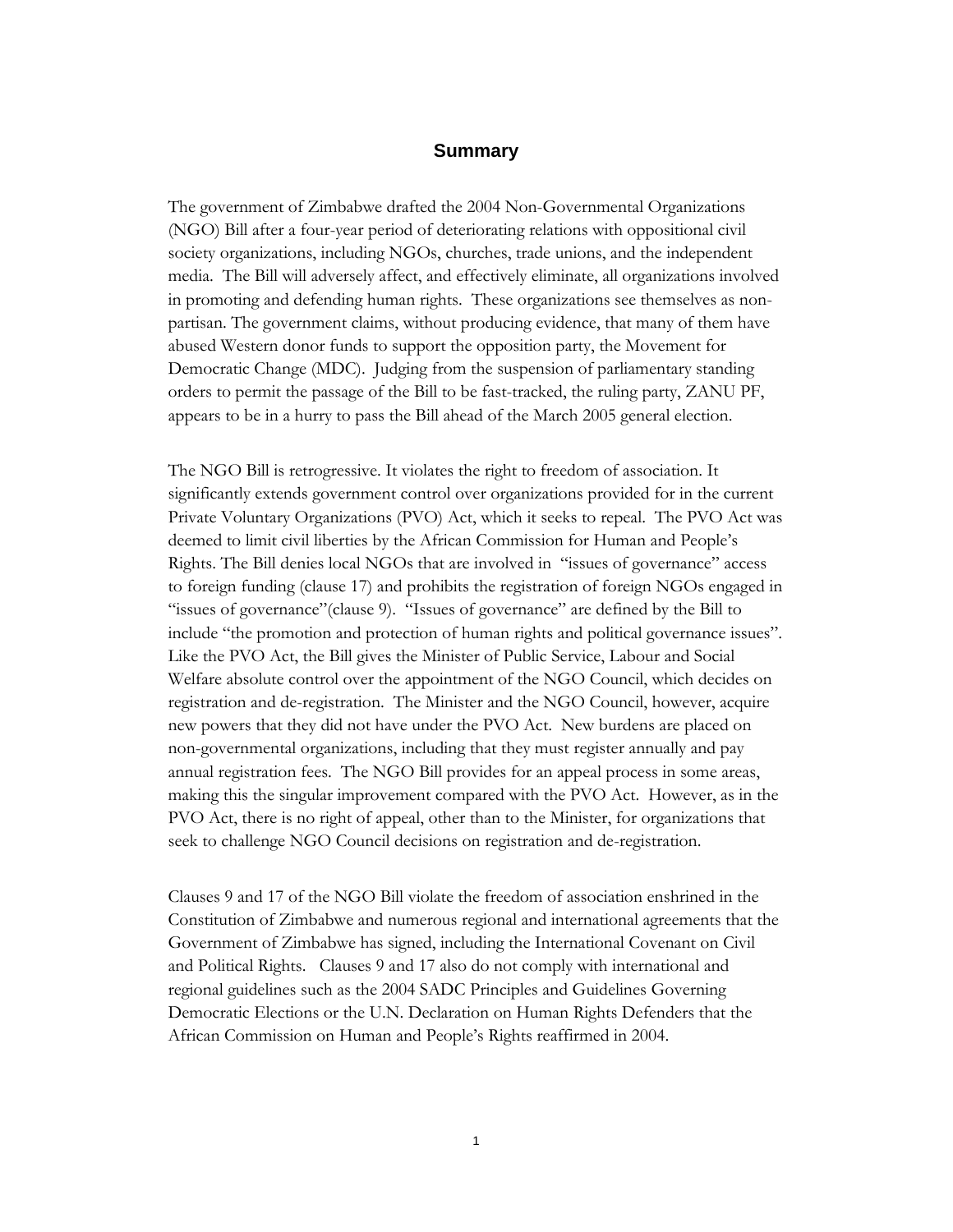Human Rights Watch urges the Government and Parliament of Zimbabwe to immediately withdraw the Bill and amend it to bring it in line with Zimbabwe's obligations under the SADC Guidelines, the U.N. Declaration on Human Rights Defenders, and international conventions that the Government has signed. Human Rights Watch also calls on the SADC members states - together and individually - to urge the Zimbabwe government to reconcile its proposed NGO law with SADC standards, including the SADC Guidelines for Democratic Elections, and in particular, the freedoms of association and expression.

## **Background**

Political tensions in Zimbabwe between civic organizations, especially trade unions, NGOs, the independent media, and churches, escalated before and after the 2000 general election. The government accused NGOs of launching opposition political activity and threatened to clamp down on those which did not comply with the Private Voluntary Organizations Act,1 a colonial relic which gives the government significant power to control NGOs. In its 2002 report on Zimbabwe, the African Commission for Human and People's Rights recommended that the government repeal the PVO Act because it limited civil liberties.2 Since 2002, civic organizations deemed to be engaged in opposition politics have been targets of government's repressive laws, notably the Public Order and Security Act and the Access to Information and Protection of Privacy Act.3 On September 13 2002, the government issued a notice in the state newspaper, *The Herald*, warning NGOs to comply with the PVO Act and threatening that "[F]ailure to adhere to the law would result in arrests being made."4 The PVO Act makes it an offence to knowingly manage or control an unregistered organization or collect contributions from the public for an unregistered organization. These offences, like others in the Act, may be punished with a fine or imprisonment or both.5 In October 2002, President Mugabe announced that the government would scrutinize NGOs and review the laws governing them.6

<sup>1.</sup> Country Reports on Human Rights Practices for 2000, Zimbabwe. U.S. Department of State, February 2001, p.17.

<sup>2.</sup> Zimbabwe: NGO Bill Harbours Grave Consequences for the People. International Bar Association. August 24, 2004, footnotes 1 and 16.

<sup>3.</sup> Under the Shadow, Human Rights Watch, June 6 2003, p.6.

<sup>4</sup> The Herald, September 13 2002.

<sup>5.</sup> PVO Act, section 6(2),(3), and (3a). For other offences and penalties, see sections 10(4), 20(3), and 20.

<sup>6.</sup> Amnesty International, Rights Under Siege, May 2 2003. AI Index: AFR 46/012/2003.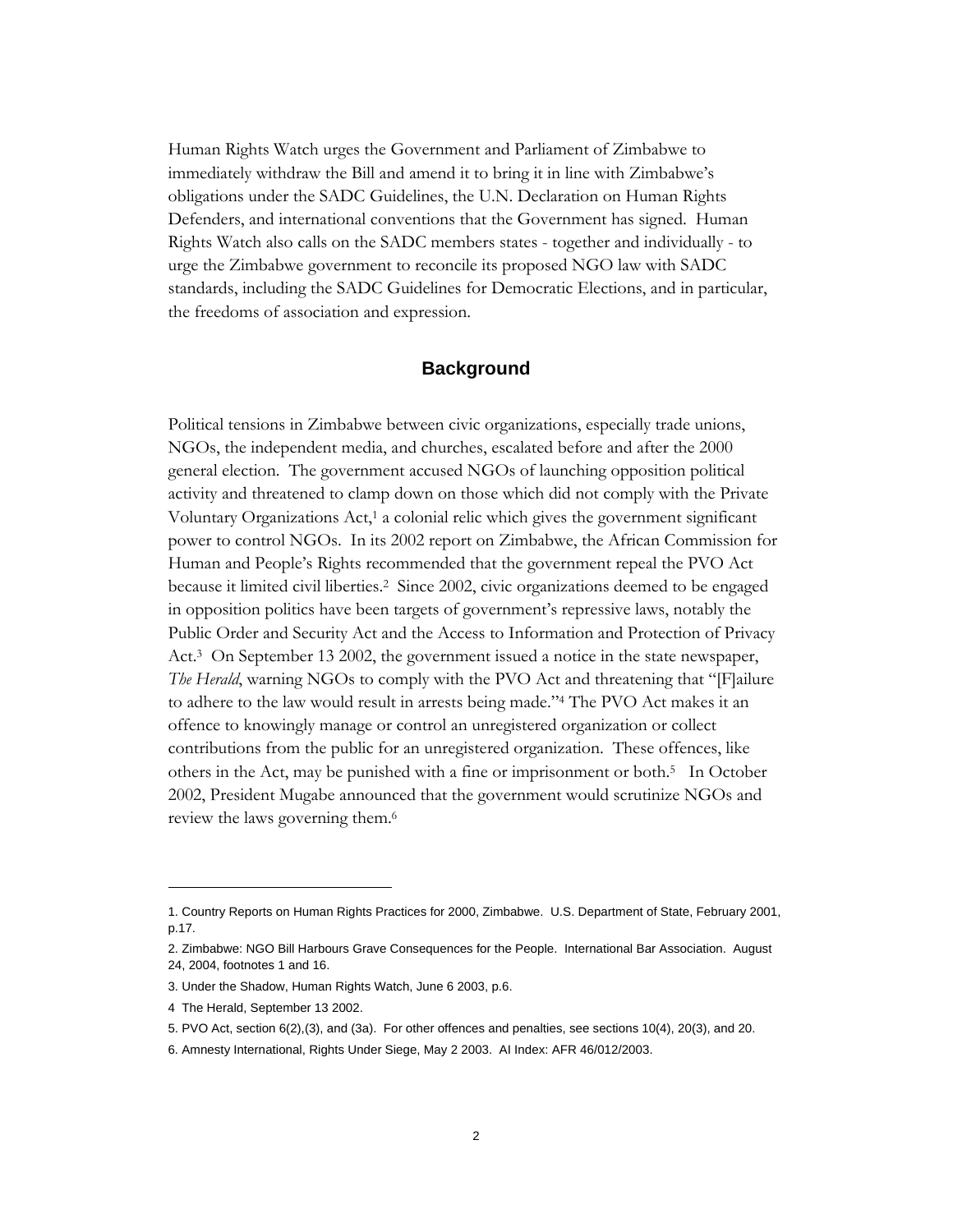The 2004 NGO Bill must be understood in the context of political polarization over the past four years. After the controversial 2002 Presidential election, the United States and the European Union imposed targeted sanctions against the government of Zimbabwe and all major Western bilateral donors stopped government-to-government assistance, opting instead to channel their aid directly through NGOs.7 In the diplomatic arena, the NGO Bill might be understood as the government's counter-attack on these Western punitive measures. The Bill targets Western donor-funded NGOs and churches that are active in human rights and democracy activities. While these organizations declare themselves to be non-partisan, the government has charged them with improper links to the MDC and to imperialist Western interests and money. Moreover, the government maintains that such organizations use human rights rhetoric to conceal their real objective which is regime change. To undermine national sovereignty and national security, the government claims that these organizations lie about their human rights record.8 British Prime Minister Tony Blair's statement in the House of Commons on June 14 2004 that his government was working closely with the opposition MDC to effect regime change in Zimbabwe was seized on by the Minister of Information and Publicity as evidence that the MDC was a British "puppet".<sup>9</sup> The Minister continued: "[T]he same is true of those media houses and NGOs that support it [the MDC]."10

Zimbabwe's proposed NGO Bill is best viewed in the context of laws regulating NGOs passed by other SADC countries. Four SADC countries—Malawi, Mozambique, South

Http://agitprop.org.au/nowar/20040625\_her\_working\_with\_mdc.php Accessed November 29 2004.

10. "I'm working with MDC, admits Blair", The Herald (Zimbabwe), June 25 2004.

-

Http://agitprop.org.au/nowar/20040625\_her\_working\_with\_mdc.php Accessed November 29 2004.

<sup>7.</sup> Department for International Development (UK), Country Profiles: Africa. Zimbabwe. 2004. Http://www.dfid.gov.uk/countries/africa/zimbabwe.asp Accessed November 29 2004; USAID, CBJ 2005, Africa: Zimbabwe. Http://www.usaid.gov/policy/budget/cbj2005/afr/zw.html Accessed November 29 2004.

<sup>8.</sup> For example, Ministry of Public Service, Labour and Social Welfare, Zimbabwe Standard, August 22 2004, responding to Press Statement by NANGO, "NGO Bill 2004 - A Bill That Kills When Zimbabwe Needs Life on August 15 2004. [kubatana?]; "Zimbabwe Charities Agree to Code, Ahead of Crackdown", August 30 2004 (GIN); Nathaniel Manheru, "NGO or WGO: Reality Behind Opposition to Bill, The Herald (Online), October 9 2004; "Amani Trust Fanning Political Violence", Sunday Mail (Zimbabwe), January 27 2002. Http://www.kubatana.net/html/archive/hr/020128amani.asp?orgcode=ama001&range\_start.... Accessed

November 7 2004; Adversarial NGO Report; "Zim slams 'imperialist' NGOs", News24 (South Africa), August 29 2004; "Mugabe slams cleric", News24 (South Africa), August 22 2004.

<sup>9.</sup> The exchange between Conservative Party leader, Michael Howard and Prime Minister Tony Blair, June 14 2002, column 522, UK Hansard, cited in The Zimbabwe Situation, "Monday in UK Parliament", posted June 17 2004. The Prime Minister responded to a question from Michael Howard, as follows: "On the latter two points, we work closely with the MDC on the measures that we should take in respect of Zimbabwe, although I am afraid that these measures and sanctions, although we have them in place, are of limited effect on the Mugabe regime. We must be realistic about that. It is still important that we give every chance to, and make every effort to try to help, those in South Africa-the southern part of Africa-to put pressure for change on the Mugabe regime, because there is no salvation for the people of Zimbabwe until that regime is changed." For ruling party responses, see "I'm working with MDC, admits Blair", The Herald (Zimbabwe), June 25 2004.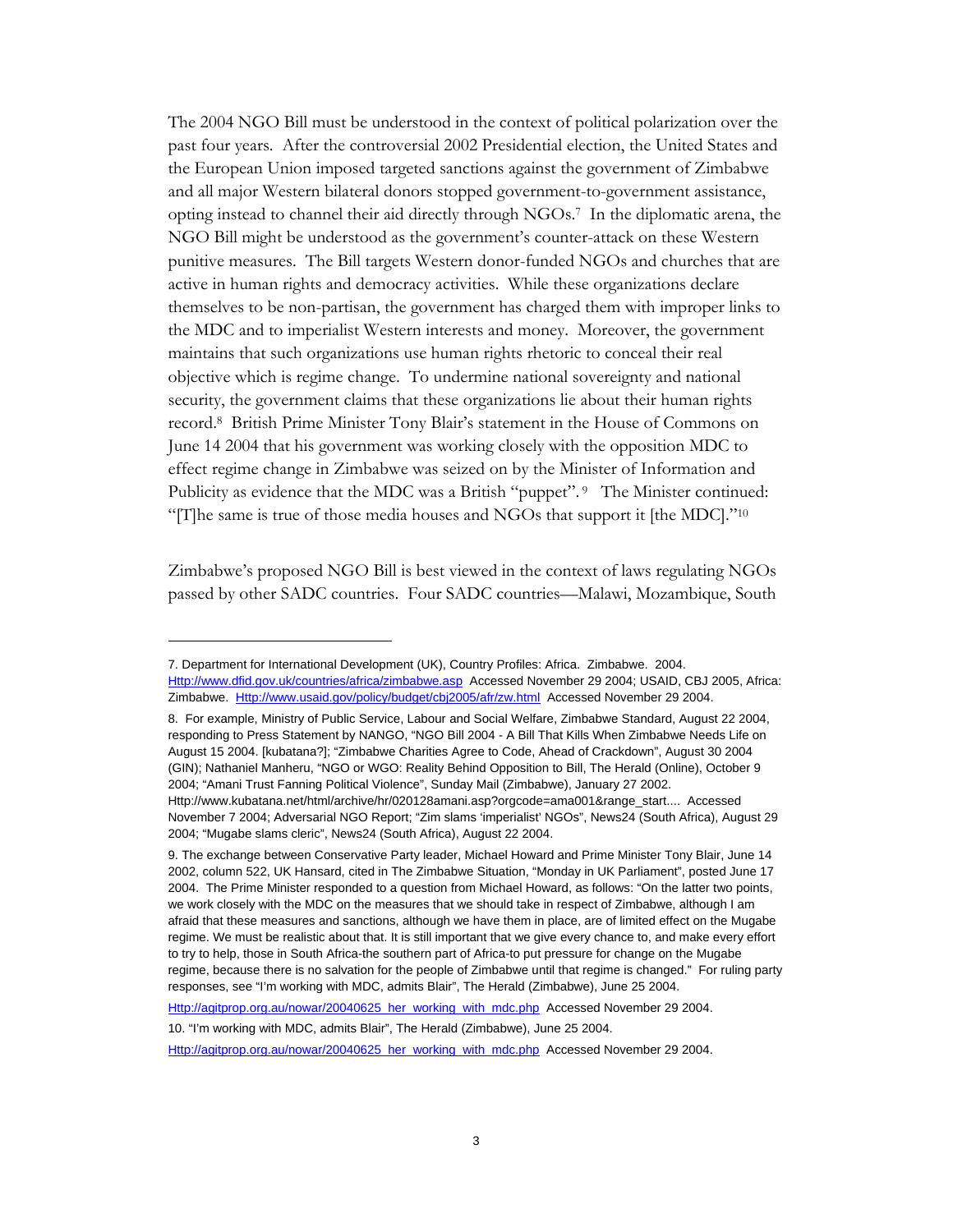Africa and Tanzania—have passed such laws and Namibia soon plans to introduce an NGO law. For a detailed analysis of these laws, please see the Appendix: NGO Laws: Malawi, Mozambique, Namibia, South Africa and Tanzania.

## **The NGO Bill**

The NGO Bill was gazetted on August 20 2004. Although its stated objective is "to provide for an enabling environment for the operations, monitoring, and regulation of all non-governmental organizations," and to repeal the PVO Act, it is more repressive than the act which it replaces.11 The opposition MDC-dominated Parliamentary Legal Committee's (PLC's) report found that numerous clauses in the Bill violated the Constitution.12 In an all-night session on November 16 2004, the ZANU PF majority in Parliament voted to suspend Standing Orders to enable Bills to be fast tracked and to reject the PLC's adverse report.13 Seven days later, in another all-night session, Parliament passed the second reading of the NGO Bill with only one substantial amendment. 14 Before the debate, the Minister of Public Service, Labour and Social Welfare, who is responsible for the administration of the NGO Bill, though the President may appoint any other Minister from time to time, withdrew his most important proposed amendment which sought to narrow the definition of "issues of governance".15 The proposed amendments of the Acting Chairperson of the Parliamentary Portfolio Committee of the Ministry of Public Service, Labour and Social Welfare were rejected.<sup>16</sup> The PLC must now report on the constitutionality of the proposed amendments before the Bill may return to Parliament for its third reading.

<sup>11.</sup> Non-Governmental Organisations Bill (HB 13), 2004.

<sup>12.</sup> Report of the Parliamentary Legal Committee on the Non-Governmental Organisations Bill, 2004 (H.B. 13, 2004). Tabled for debate in Parliament on November 16 2004. The report found the provisions of clauses 2, 9, 10, 11, 15, 17, 20, 22, 23, 24, 29 and 32 to be inconsistent with the Constitution.

<sup>13.</sup> Bill Watch 37, November 18 2004; Bill Watch 36, November 15 2004. Distributed by Veritas Trust.

<sup>14.</sup> Bill Watch 37. The Minister's proposed amendment of Clause 32, the transitional clause, was accepted.

<sup>15.</sup> Bill Watch 37. Notice of Amendments During the Second Reading of the Non-Governmental Organisations Bill in Parliament on Tuesday 15<sup>th</sup> November 2004. The Minister proposed to redefine "issues of governance" to mean:

<sup>&</sup>quot;(a) any advocacy or promotion of the freedoms of assembly and association, the freedom of expression including the right to information, the freedom of movement and the right to stand for office or vote at any national or local election;

<sup>(</sup>b) activities aimed at public transparency and accountability:

<sup>(</sup>c) strengthening public support for an understanding on anti-corruption programmes;

<sup>(</sup>d) furthering and facilitating the interests or activities of a political party."

<sup>16.</sup> Bill Watch 37. The Report of the Parliamentary Portfolio Committee of Public Service, Labour and Social Welfare on the Non-Governmental Organisations Bill (HB 13, 2004). Presented to Parliament on Tuesday 16<sup>th</sup> November 2004 by the Hon. Ms. Mpariwa, Acting Chairperson of this Committee. Ms. Mpariwa is an MDC MP; the Chairperson, Lazarus Dokora, is a ZANU PF MP.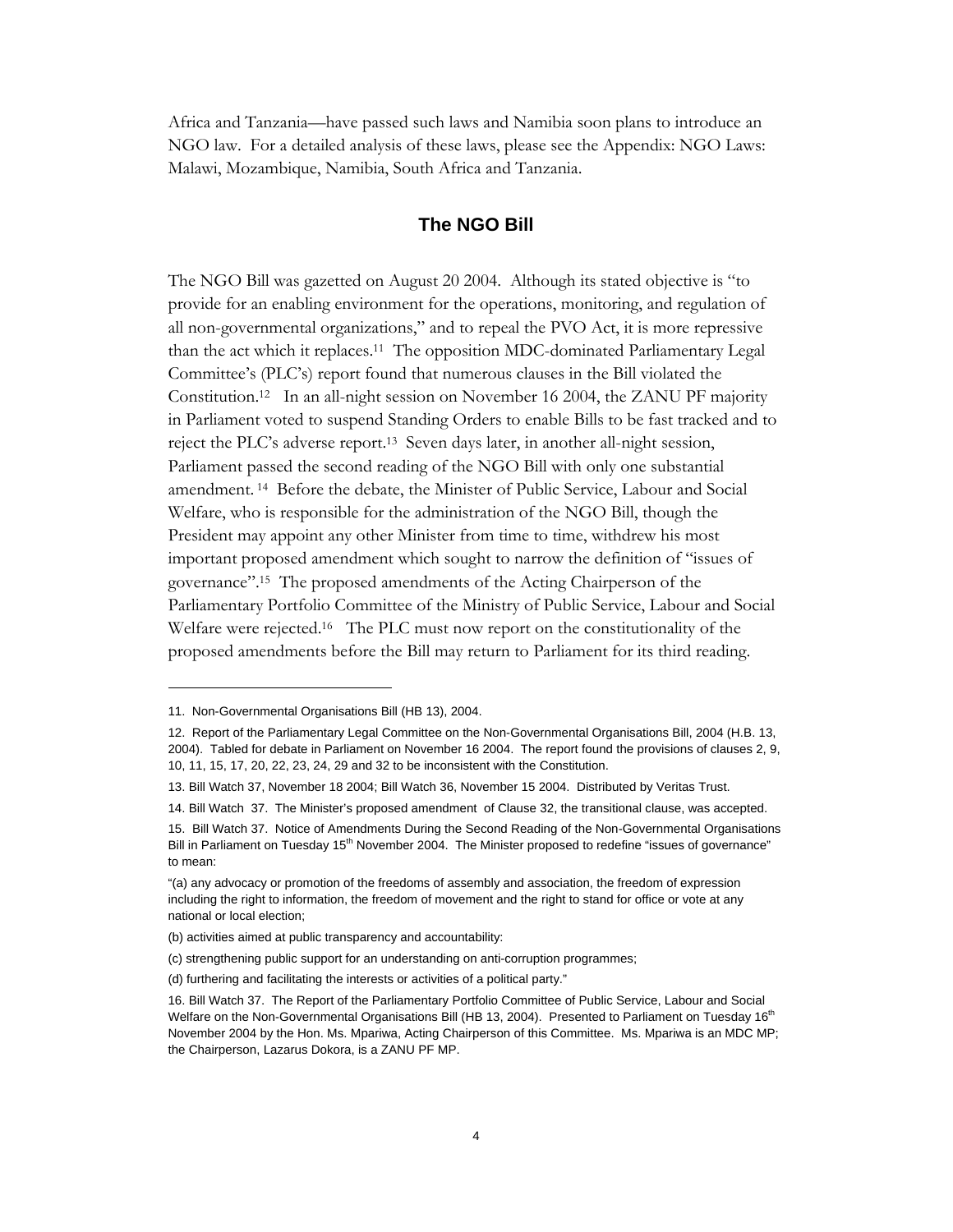The main difference between the NGO Bill and the PVO Act is that the new Bill tightens the surveillance and control mechanisms of government on NGOs over the already substantial government powers of control in the PVO Act. The definition of NGOs is made wider than in the PVO Act, and the NGO Bill eliminates exemptions from registration in the PVO Act. There are new prohibitions against the registration of foreign NGOs and access to foreign funding of local NGOs engaged in "issues of governance". The Bill increases the imbalance in the composition of the NGO Council in favor of government versus NGO representatives, augments the Council's and the Minister's powers to regulate the internal affairs of associations, and imposes new requirements on NGOs. The Bill improves on the PVO Act in providing an appeal process against at least some decisions.

## *The broader definition of NGOs and the removal of exemptions from registration*

The definition of non-governmental organizations that fall under the Act is much wider than under the PVO Act and includes almost every association of civil society, including churches. Not only does the definition of non-governmental organizations introduce the distinction between local and foreign NGOs, but it covers associations whose purpose includes "the promotion and protection of human rights and good governance."17

## *Foreign and local NGOs involved in issues of governance*

There are entirely new provisions for all non-governmental organizations, foreign and local, working on "issues of governance." Local NGOs are prohibited from receiving any foreign funding to carry out activities involving or including "issues of governance" (clause 17).18 Foreign NGOs are prohibited from registering if their sole or principal purposes involve or include "issues of governance" (clause 9),<sup>19</sup> which are broadly defined to include "the promotion and protection of human rights and political governance issues".20 A local non-governmental organization must consist exclusively of permanent residents or citizens of Zimbabwe who are domiciled in Zimbabwe. Consequently, a single foreigner or even a Zimbabwean living outside the country would make the organization and its funds "foreign".21

<sup>17.</sup> NGO Bill, clause 2(g).

<sup>18.</sup> NGO Bill, clause 17.

<sup>19.</sup> NGO Bill, clause 9(4).

<sup>20.</sup> NGO Bill, clause 2.

<sup>21.</sup> NGO Bill, clause 2, see interpretations of "Foreign non-governmental organization", "foreign funding or donation", and "local nongovernmental organization".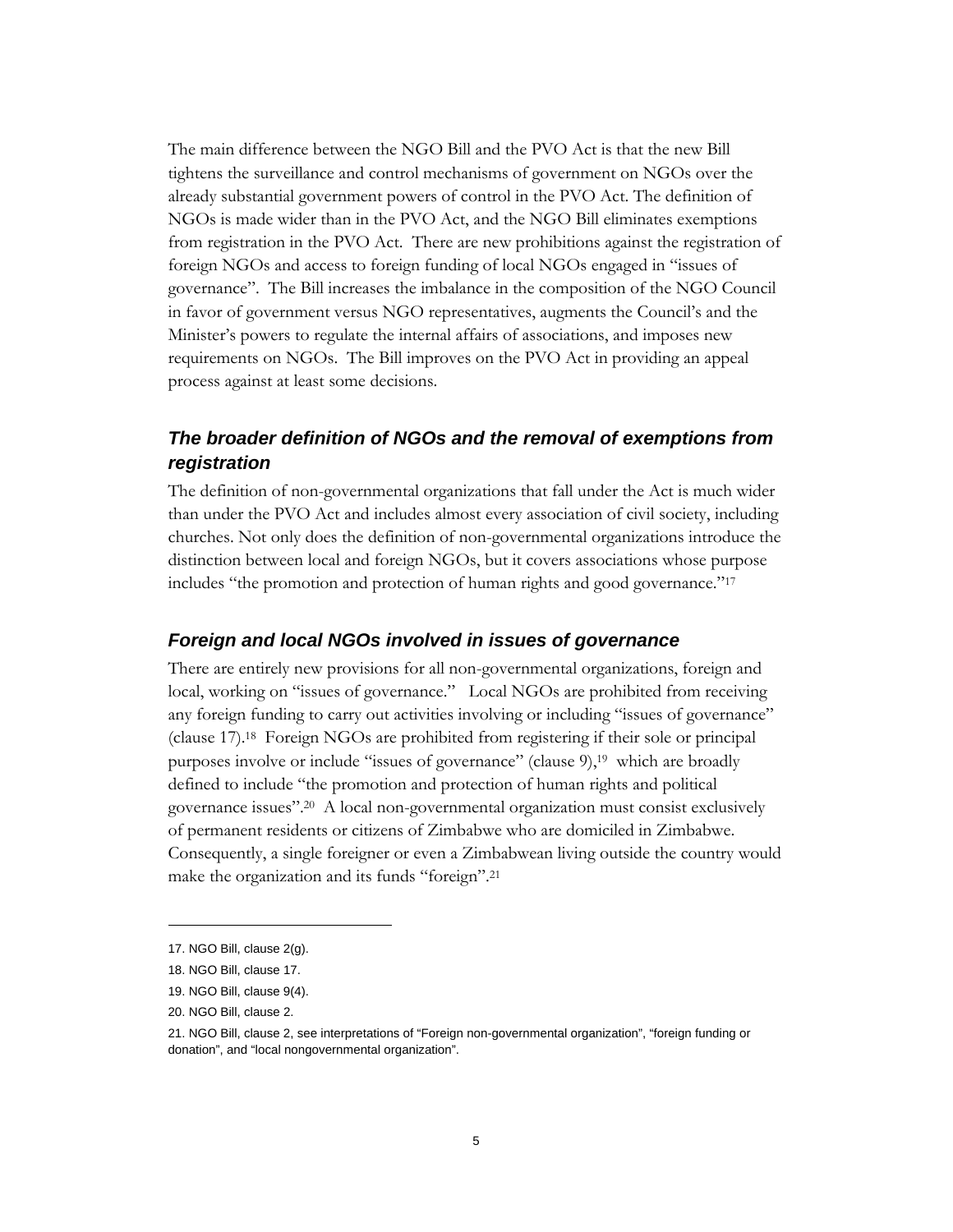## *The Council: its composition and appointment*

The NGO Bill provides for the composition and appointment of a Non-governmental Organizations Council. The NGO Council will consist of fifteen members: five NGO representatives from organizations which the Minister considers are representative of NGOs, nine high-ranking representatives from specified Ministries, and the Registrar as an ex officio member.22

#### *New powers of the Council and the responsible Minister*

The Bill augments the substantial powers of the Council and the Minister in the PVO Act. In particular, the Council may now cancel any registration certificate on two new grounds - if the organization has ceased to operate bona fide in furtherance of the objects for which it is registered, and if it is found guilty of maladministration.23 "Maladministration" is given a broad definition, encompassing not only theft or misappropriation of NGO funds or property but "any contravention of any provision of a code of conduct as may be prescribed."24 The Council has the new responsibility in the NGO Bill of formulating a code of conduct for NGOs.25 The Minister, rather than the Registrar as in the PVO Act, has the power to dissolve NGOs under certain conditions.26 As an important aside, the state may take over property of the dissolved NGO.27

#### *New requirements for NGOs*

The NGO Bill places new burdens on organizations. To apply to register, organizations must provide the names, nationality, and addresses of their promoters, their funding sources, three-year plans, and their constitutions, which must provide prescribed information.28 Additionally, organizations must register annually and pay annual registration fees.29 NGOs are also required to have an annual budget, identifying inter alia, local and foreign funding sources.30 In the context of new burdens on NGOs and clause 9 that makes it illegal to operate without registration, it is important to note that

<sup>22.</sup> NGO Bill, clause 3(2).

<sup>23.</sup> NGO Bill, clause 11(1)(a) and 1(g).

<sup>24.</sup> NGO Bill, clause 23(1).

<sup>25.</sup> NGO Bill, clause 4(f).

<sup>26.</sup> NGO Bill, clause 29; PVO Act, section 27.

<sup>27.</sup> NGO Bill, clause 30.

<sup>28.</sup> NGO Bill, clause 10(2).

<sup>29.</sup> NGO Bill, clause 11(a) and (b).

<sup>30.</sup> NGO Bill, clause 16(2).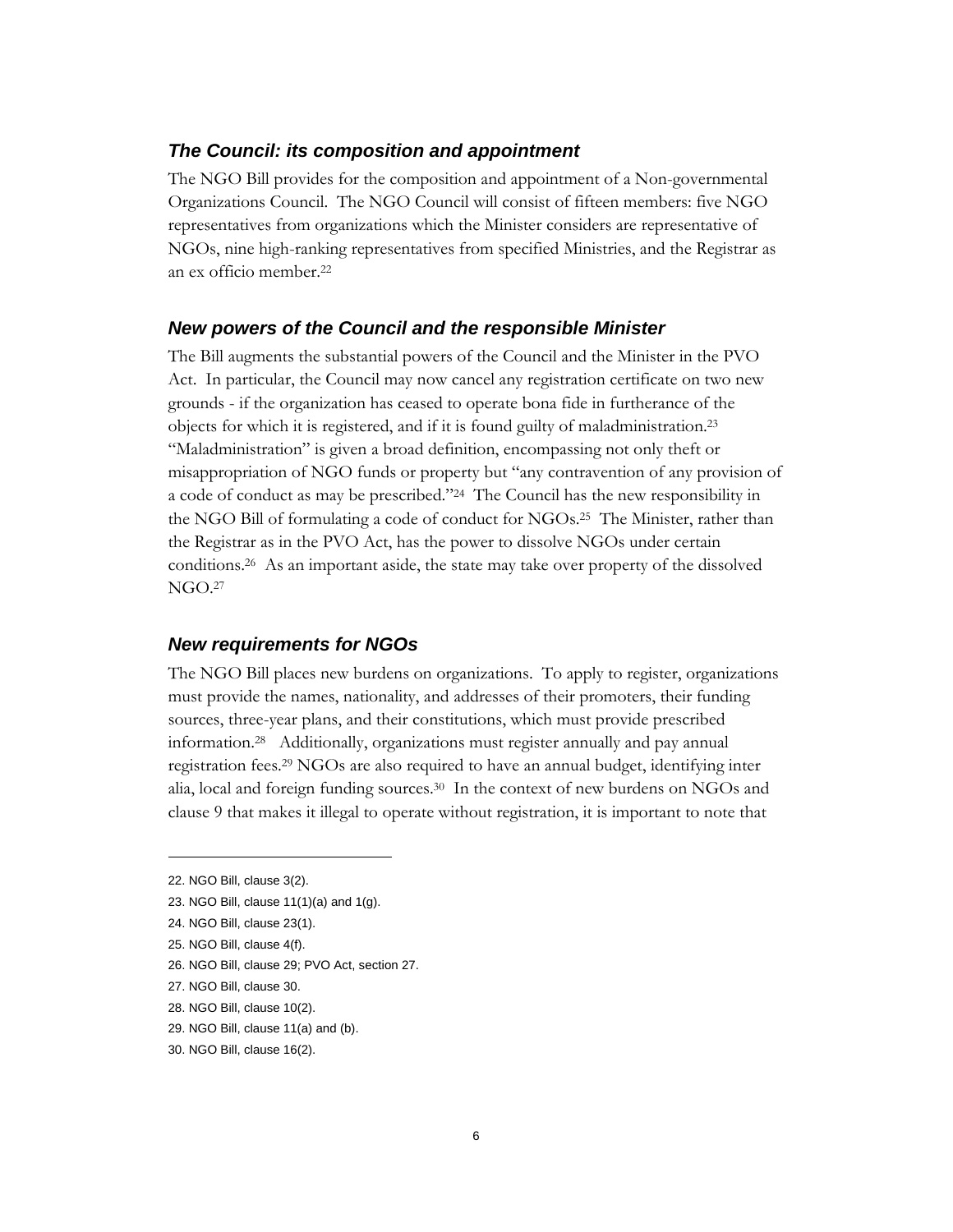there is no obligation on the part of the Council to make decisions about registration within any particular time period.

## *Right of Appeal*

The NGO Bill provides for the right of appeal to an Administrative Court against decisions on "maladministration",<sup>31</sup> the suspension of executive members,<sup>32</sup> and the dissolving of an organization.33 The PVO Act did not provide for the right of appeal to an Administrative Court for decisions on suspending members or dissolving organizations and did not provide for decisions on maladministration. The NGO Bill is thus an improvement over the PVO Act with respect to the provision of a right of appeal to an Administrative Court. However, like the PVO Act, the Bill provides no comparable appeal process against Council decisions on the rejection, cancellation, or amendment of registration, where the only appeal lies to the Minister.34 Similarly, the Bill makes no provision for an appeal procedure against the decisions of the Registrar to convert a branch of an NGO into an independent and separate organization if the Registrar determines a branch is not subject to control and direction of that organization.35

## **Assessing the NGO Bill**

The NGO Bill does not comply with Zimbabwe's human rights commitments in its Constitution and regional and international agreements and guidelines<sup>36</sup> such as the

<sup>31.</sup> NGO Bill, clause 23.

<sup>32.</sup> NGO Bill, clause 24. In 1995 the Minister exercised his power to suspend the executive members of the National Council of the Association of Women's Clubs in 1995. The matter was challenged in the Supreme Court which ruled that the provision was unconstitutional because it did not provide for a fair hearing of the suspended members. However, section 21 of the PVO Act was not changed. See Supreme Court ruling in case of National Council of the Association of Women's Clubs (1997). Source: Interights Commonwealth Human Rights Law 11, February 11 1997. Holland & Orr v Minister of the Public Service, Labour and Social Welfare (1997).

<sup>33.</sup> NGO Bill, clause 29.

<sup>34.</sup> NGO Bill, clause 15.

<sup>35.</sup> NGO Bill, clause 20.

<sup>36.</sup> Among other agreements that Zimbabwe has signed and that clauses 9 and 17 in the NGO Bill compromise are the African Charter on Human and People's Rights (Articles 10, 11), the International Covenant on Civil and Political Rights (Articles 19, 21, 22), and the International Covenant on Economic and Social Rights (Article 2(3)). Clauses 9 and 17 in the NGO Bill are also at odds with the African Union's NEPAD (New Partnership for Africa's Development), the official program for Africa's economic renaissance. The NEPAD Declaration on Democracy, Political, Economic and Corporate Governance emphasizes the importance of respect for human rights, good governance, and the rule of law as a basis for sustainable economic development. African states agreed to "facilitate the development of vibrant civil society organizations" in order "to promote and protect human rights." See Comments on the NGO Bill, 2004. Submitted by the Human Rights Trust of Southern Africa (SAHRIT). To the Parliamentary Portfolio Committee on Public Service, Labour and Social Welfare.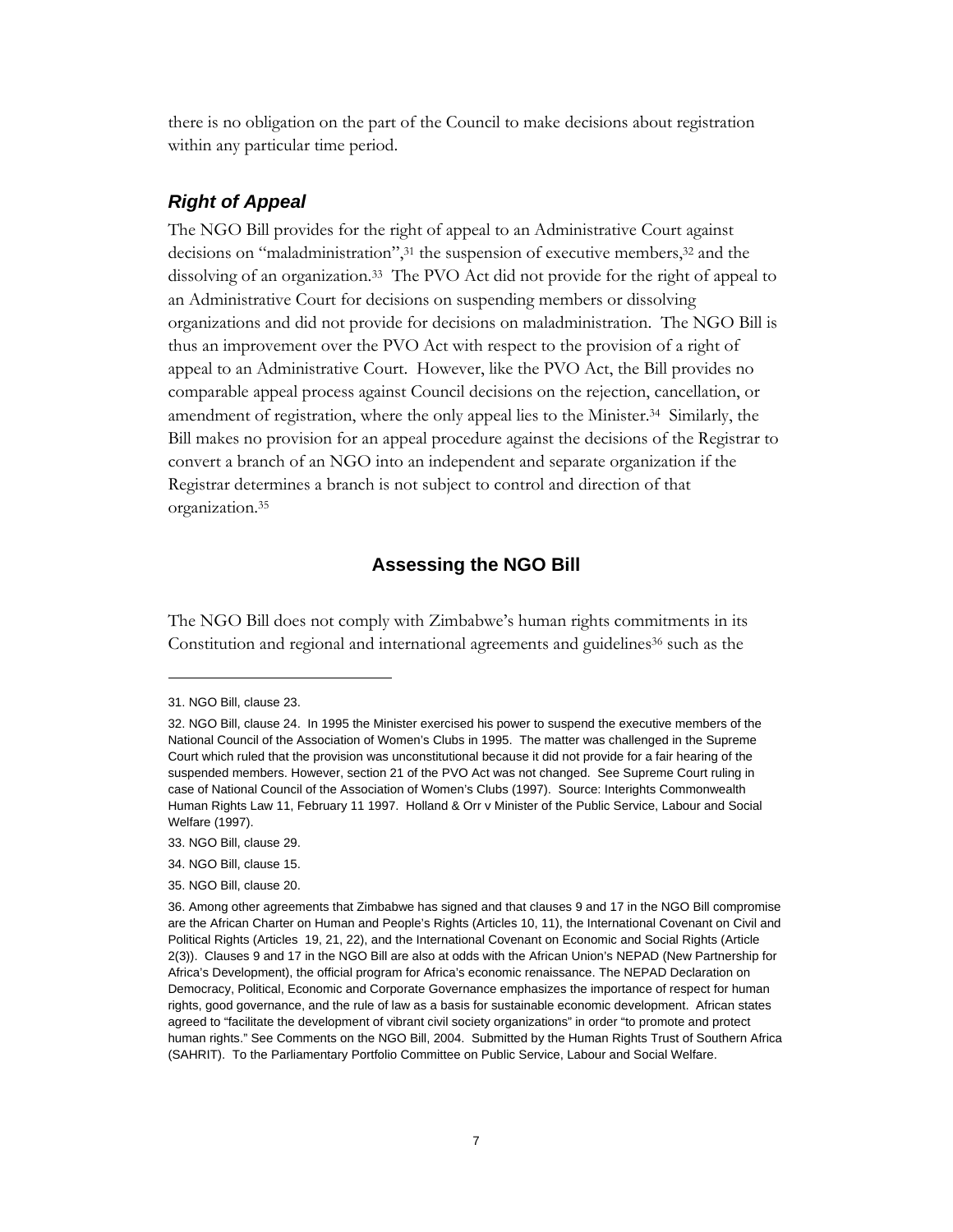government of Zimbabwe's commitments to SADC agreements and the UN Declaration on Human Rights Defenders. Zimbabwe's NGO bill on its surface appears to be far more intrusive on the rights of freedom of association and expression than the NGO laws in Malawi, Mozambique, Tanzania, and South Africa

## *The Constitution and international and regional agreements and guidelines*

The provisions of the NGO Bill that prohibit local NGOs engaged in "issues of governance" from having access to foreign funds (clause 17) and that deny registration to foreign NGOs involved in "issues of governance" (clause 9) are contrary to the right to freedom of association in section 21 of the Constitution of Zimbabwe and the right to freedom of expression in section 20.37 While it is constitutional to legislate for the registration of associations38 there is no restriction in the Constitution on the purposes for which an association may be formed.<sup>39</sup> According to the Constitution, the only restrictions that may be imposed under any law are those "in the interests of defence, public safety, public order, public morality or public health" or to protect the rights of freedom of other persons and they must be shown to be reasonably justifiable in a democratic society.40 These are similar to the permissible restrictions on freedom of expression.<sup>41</sup>

It is unreasonable to suspend the right to freedoms of association and expression on the grounds that some NGOs are allegedly receiving foreign funding for human rights work but are diverting the funds to opposition political parties. If some NGOs are using Western donor funds to support opposition parties, then the appropriate government remedy would be to prohibit NGOs from engaging in partisan politics. The proposed amendments by the Acting Chairperson of the Parliamentary Portfolio Committee also sought to prohibit NGO involvement in partisan politics.42 The NGO laws in Malawi, Tanzania, and Mozambique all provide for such restrictions on NGO activity without

September 2004; Zimbabwe's Draft Non-Governmental Oganisations Bill, 2004. Comments by the International Center for Civil Society Law, September 2004.

<sup>37.</sup> Constitution of Zimbabwe, section 21(1) and section 20.

<sup>38.</sup> Constitution of Zimbabwe, section 21(3)(c).

<sup>39.</sup> Zimbabwe: NGO Bill Harbours Grave Consequences for the People. International Bar Association. August 24, 2004.

<sup>40.</sup> Constitution of Zimbabwe, section 21(3)(a) and (b).

<sup>41.</sup> Constitution of Zimbabwe, section 20.

<sup>42</sup> The Report of the Parliamentary Portfolio Committee of Public Service, Labour and Social Welfare on the Non-Governmental Organisations Bill (HB 13, 2004). Presented to Parliament on Tuesday 16<sup>th</sup> November 2004 by the Hon. Ms. Mpariwa, Acting Chairperson of this Committee. See the proposed amendments to clauses 9 and 17 which change the broad definition of "issues of governance" to target the participation of NGOs in partisan politics.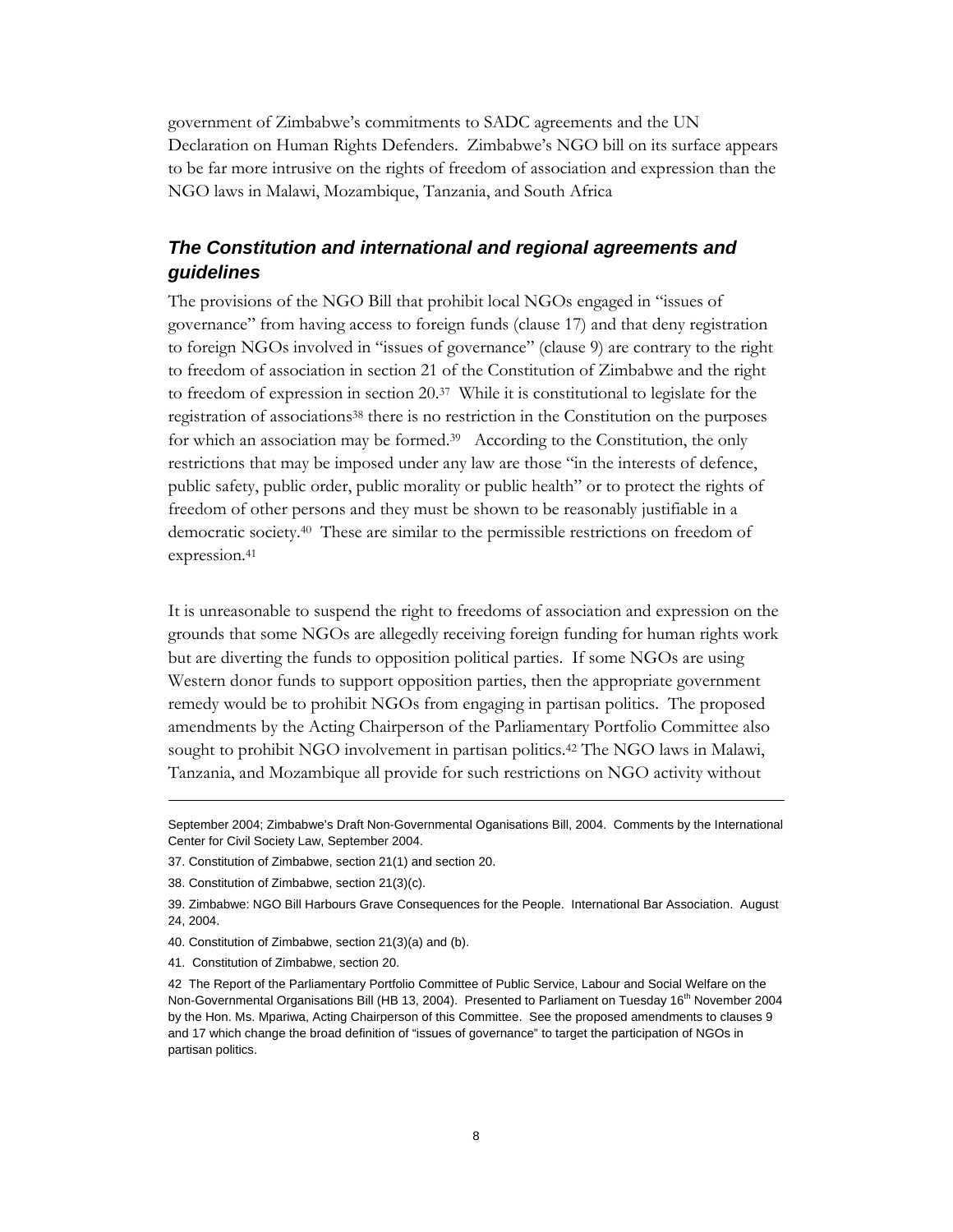interfering with the right to freedom of association and freedom of expression [see Appendix].

Clauses 9 and 17 in the NGO Bill are not consistent with SADC agreements on human rights. The 1992 Treaty establishing the SADC stipulates that "human rights, democracy and the rule of law" are principles guiding the acts of its members.43 The Protocol on Politics, Defence and Security Cooperation provides that SADC shall "promote the development of democratic institutions and practices within the territories of State Parties and encourage the observance of universal human rights as provided for in the Charter and Conventions of the Organization of African Unity [African Union] and the United Nations."44 The SADC Principles and Guidelines Governing Democratic Elections commit member states holding elections to protect "the human and civil liberties of all citizens including the freedom of movement, assembly, association, expression...during electoral processes..."45

Clauses 9 and 17 in the NGO Bill also do not comply with Zimbabwe's obligations as a UN member state to uphold the UN Declaration on Human Rights Defenders. The UN Declaration, which the UN General Assembly adopted in a resolution on December 9 1998, merely articulates the existing rights of human rights defenders and the duties of states in a way that is easier to apply to the practical role and situation of human rights defenders. The rights of human rights defenders include the right to form associations and non-governmental organizations and to meet or assemble peacefully. The duties of the state include "To adopt such legislative, administrative and other steps as may be necessary to ensure effective implementation of rights and freedoms."46

## *Overview of NGO Laws in Malawi, Tanzania, South Africa and Tanzania*

In all four countries, Malawi, Tanzania, South Africa and Tanzania, the introduction of an NGO law was preceded by extensive consultations between the government and the NGOs. Malawi, Tanzania, and South Africa all impose time limits on the bureaucracy in the registration and de-registration of organizations. Malawi and Tanzania prescribe a

<sup>43.</sup> See reference to Article 4 of the Treaty in SADC Principles and Guidelines Governing Democratic Elections. August 17 2004. [CHECK] http://www.swradioafrica.com/pages/sadc\_elections.htm Accessed September 21 2004.

<sup>44.</sup> Ibid.

<sup>45.</sup> Ibid, 7.4. See also 2.1.2.

<sup>46.</sup> Arnold Tsunga and Tafadzwa Mugabe, Zim NGO Bill: Dangerous for Human Rights Defenders. Zimbabwe Lawyers for Human Rights. July 28, 2004. The African Commission on Human and People's Rights, the monitoring body of the African Union, reaffirmed the UN Declaration on Human Rights Defenders in June 2004.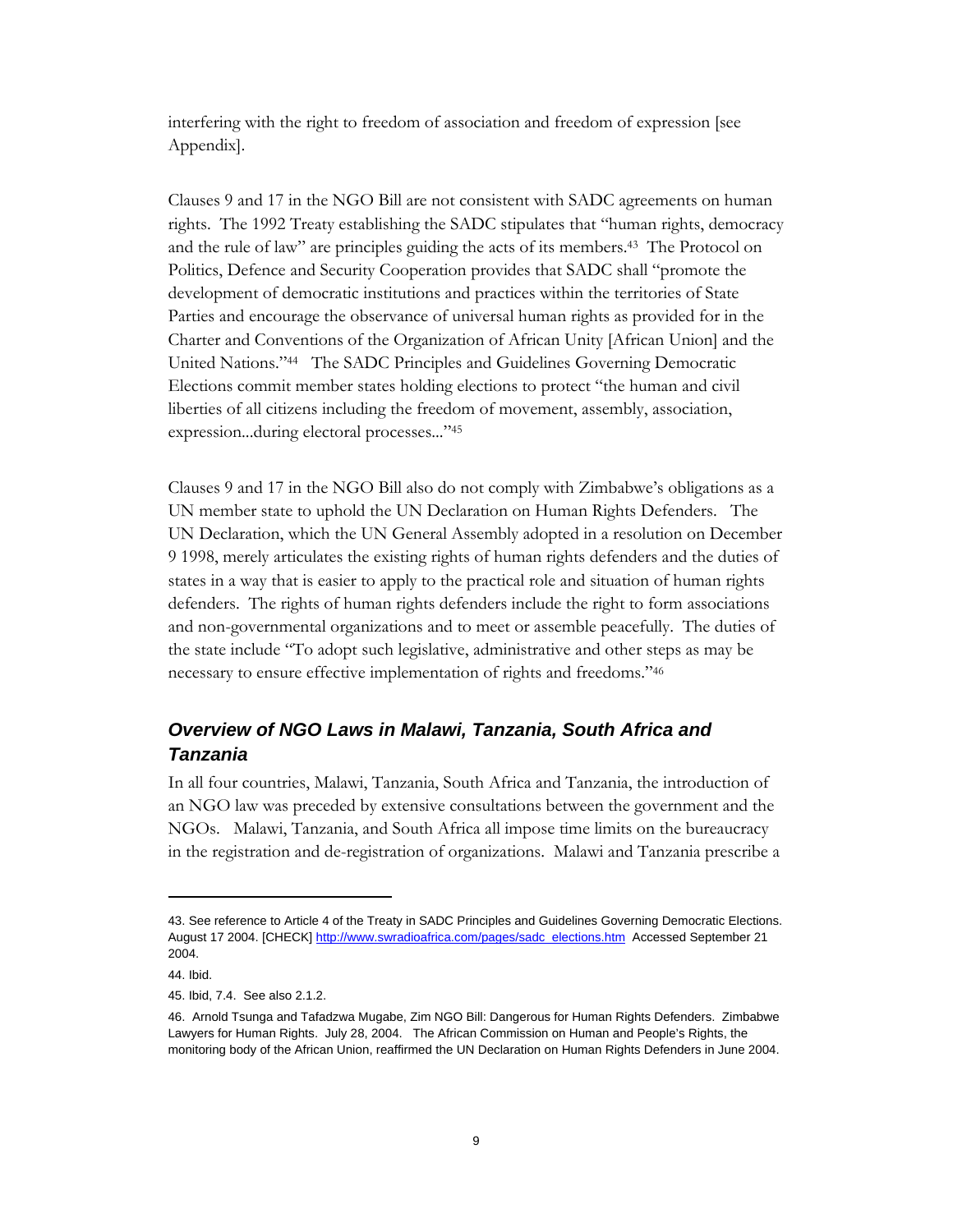role for non-governmental organizations to regulate themselves while South Africa hopes NGOs will choose self-regulation. In all the cases, the Ministers play the primary or even only role in appointing regulatory authorities. In Malawi and Tanzania, however, the Ministers make appointments after consulting or seeking recommendations from NGOs. Malawi and South Africa have established an appeal process to enable aggrieved organizations to challenge decisions on their registration or de-registration. Malawi avoids criminalizing statutory offences, making offences subject only to fines. With one exception, South Africa makes criminal offences only for organizations that engage in fraud.

None of the laws regulating NGOs in Malawi, Mozambique, South Africa, and Tanzania seek to cut off access to foreign funding for any reason. Indeed, the explicit premise behind regulating NGOs in these SADC countries is often to create NGOs as legal entities and thereby enable them to attract more donor funds. The laws in these SADC countries never seek to discriminate against NGOs whose purpose is to engage in activities related to "issues of governance" – "the promotion and protection of human rights and political governance issues." Zimbabwe's NGO Bill diverges markedly from these more desirable SADC standards.

## **Recommendations**

#### *To The Government and Parliament of Zimbabwe*

• Withdraw the proposed NGO Bill and amend it to bring it in line with Zimbabwe's obligations under its Constitution, international human rights standards, the SADC Guidelines, and the UN Declaration on Human Rights Defenders.

#### *Reforms should include:*

- Removing the provisions that deny local NGOs whose purposes include "issues of governance" access to foreign funding and that prohibit the registration of foreign NGOs involved in "issues of governance".
- Transforming the NGO Council into a more independent body that would promote a more positive climate between the government and NGOs. In particular, changes should reduce the Minister's power to control appointments to the NGO Council,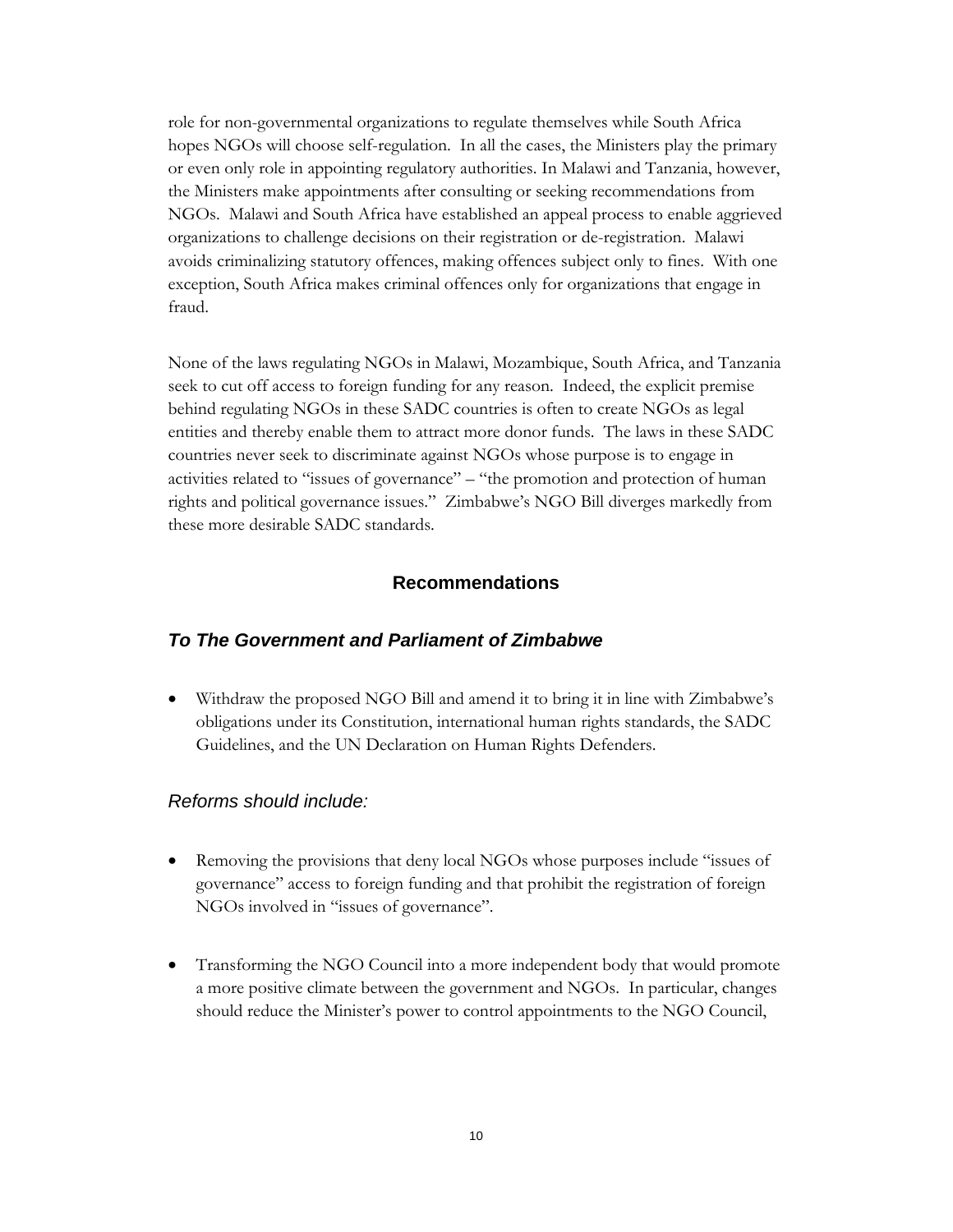creating a role for NGOs to provide input into the selection of the Council, and improving the balance of government and NGO representatives on the Council.

- Simplifying the requirement for NGO registration by eliminating the requirements that NGOs register annually and pay an annual registration fee, and mandating time limits to expedite decisions on registration and de-registration. Organizations that do not receive a decision on their registration request by a specific period should be deemed to be officially registered.
- Instituting an appeals procedure to an independent administrative body to facilitate impartial adjudication of appeals against the decisions of the Minister and the NGO Council.
- Eliminating the principle of criminal liability for statutory offences that improperly infringe upon fundamental rights, including the rights to freedom of association and expression.

## *To SADC and its members - together and individually*

• Engage and urge the government of Zimbabwe to reconcile its proposed NGO law with SADC standards, including SADC Principles and Guidelines Governing Democratic Elections, and in particular, the freedoms of association and expression.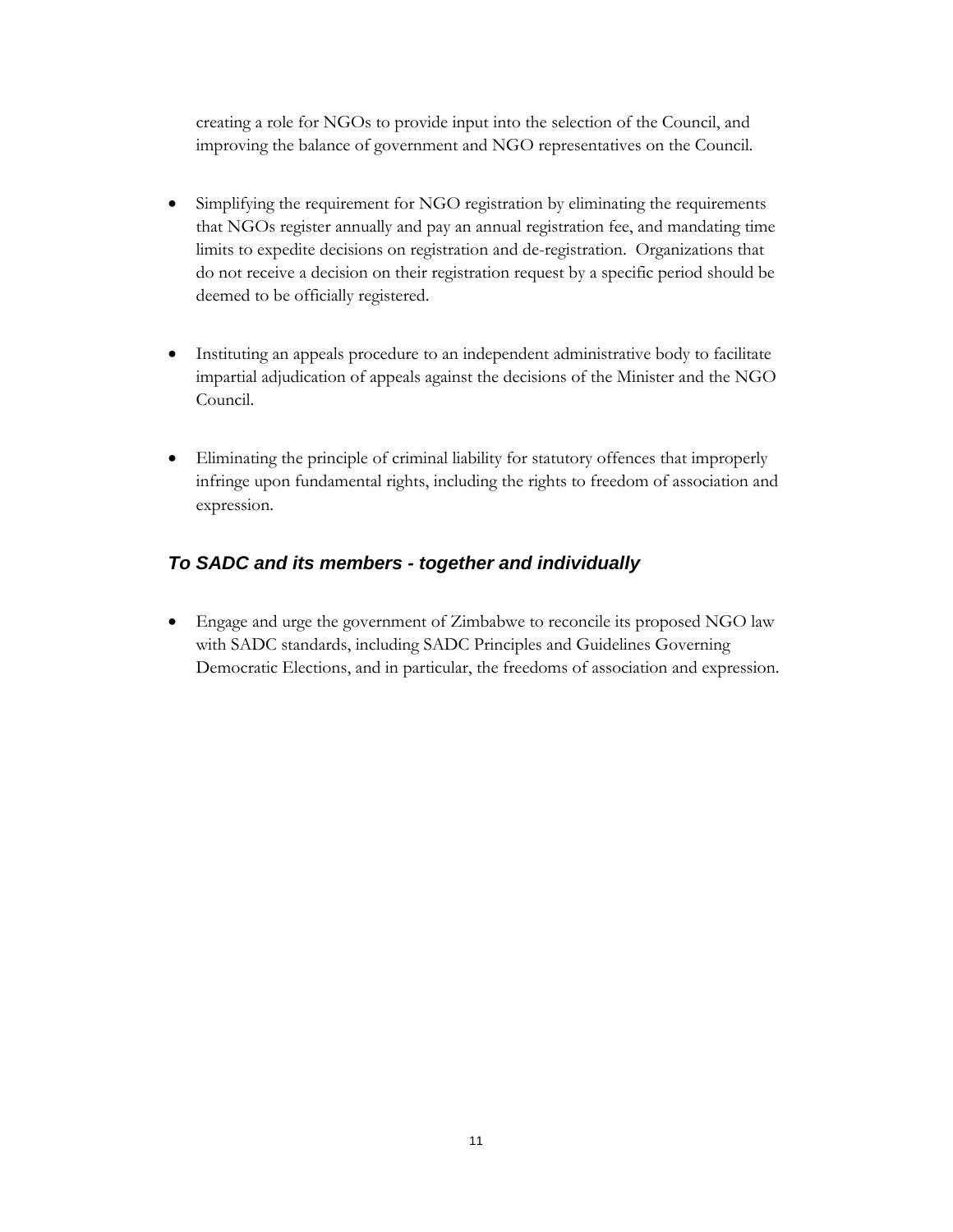## **Appendix: NGO Laws: Malawi, Mozambique, Namibia, South Africa and Tanzania**

Malawi, Mozambique, South Africa, and Tanzania all have laws regulating NGOs. Namibia is considering a new policy and law for civil society organizations. The following discussion highlights key aspects of the existing or planned legal frameworks in these five SADC countries. Of particular interest are the consultation process between NGOs and the government in establishing the regulatory framework, the nature of the requirement to register, the composition of the regulating authority, bureaucratic discretion in registration matters, the authority granted to NGOs to regulate themselves, the appeal process against the decisions of the regulating authority, the nature of statutory offences and penalties, and restrictions on NGO fundraising and foreign NGOs.

#### *Malawi*

The Non-Governmental Organisation Act in Malawi was introduced in 2001, after six years of extensive consultation with non-governmental organizations.47 The Act makes it mandatory for NGOs to register, but provides for exemptions, including for informal organizations that do not have a written constitution.48 The ten-member Board has three ex-officio members, who are the Secretaries of three Ministries, and seven members - at least three must be women - whom the Minister appoints in consultation with the Council for Non-Governmental Organisation in Malawi (CONGOMA), the designated NGO coordinating body.49 The Minister, in consultation with CONGOMA, may remove and replace any of the seven appointees while only the Board may remove the ex officio members.50

The Board registers and regulates NGO operations.<sup>51</sup> No NGO may be registered under the Act unless at least two directors or trustees are citizens of Malawi.52 An NGO's application for registration must include approval from the Ministry responsible for the activities to be undertaken by the NGO, proof of membership in CONGOMA, a plan of the activities which the NGO intends to undertake, the NGO's source of funding, a statement that the NGO shall not engage in "partisan politics including

<sup>47. &</sup>quot;Civil Society Appeal on the NGO Bill No.19 of 2000", Daily Times (Malawi), January 10 2001. Http://chambo.sdnp.org.mwngo/bill-2000/appeal.html. Accessed November 18 2004.

<sup>48.</sup> Non-Governmental Organizations Act, 2001, section 5 and section 20.

<sup>49.</sup> Ibid, section 7 and section 24.

<sup>50.</sup> Ibid, section 9.

<sup>51.</sup> Ibid, section 18.

<sup>52.</sup> Ibid, section 20(2).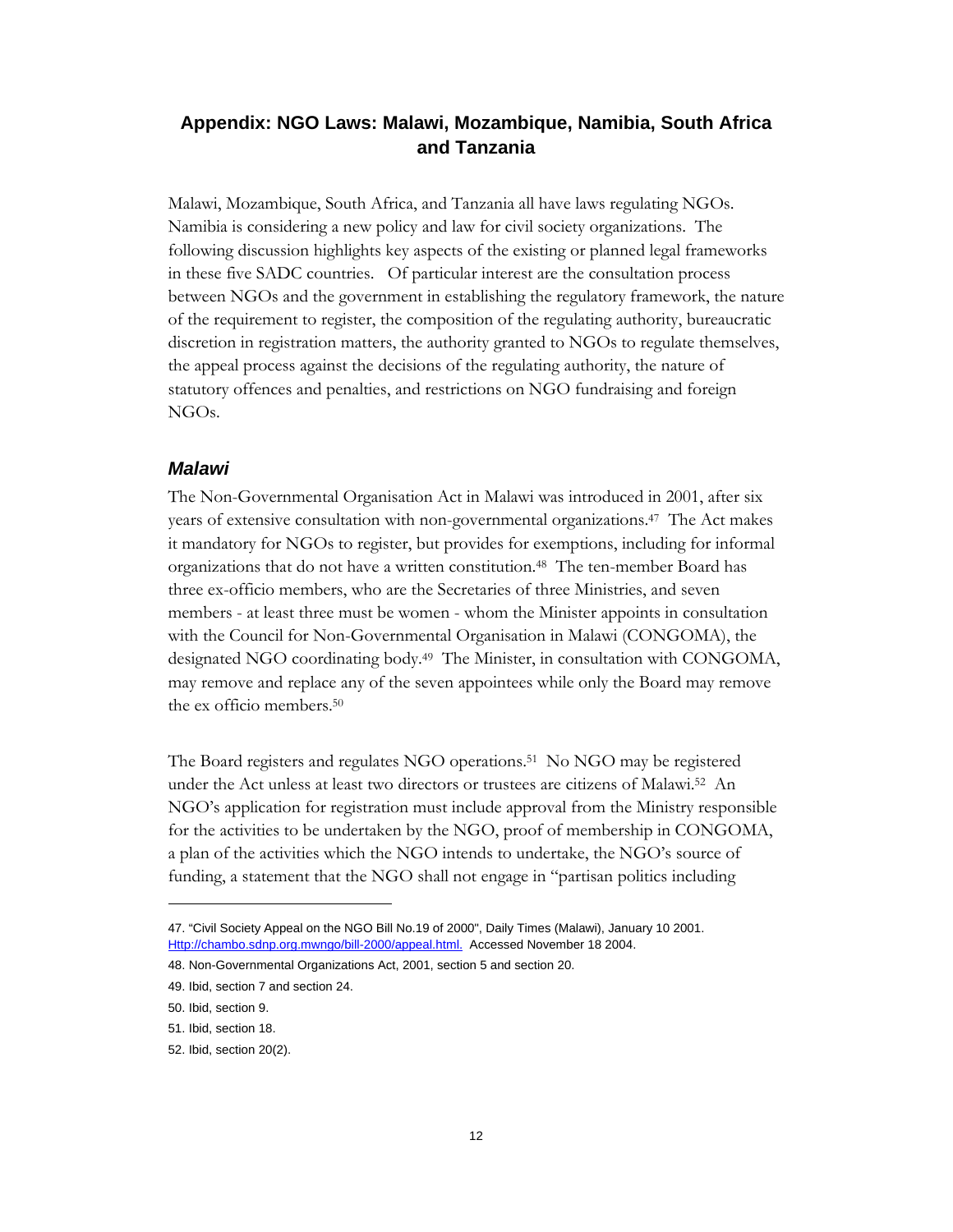electioneering and politicking", and personal details, including the nationalities of the trustees, directors and other executive board members.53 The Board must decide on the application for registration within a specified time period.54 Failure to comply with the provisions of the Act and engagement in partisan politics are the main grounds for the Board to cancel or suspend registration.55 NGOs may appeal a Board decision to cancel or suspend registration to the High Court for judicial review.<sup>56</sup> The Act permits registered NGOs to engage in public and other forms of fundraising, provided they comply with the prescribed reporting requirements.57 An NGO which contravenes the provisions of the Act shall be guilty of an offence and liable on conviction to a fine.58

#### *Mozambique*

The government of Mozambique has mandatory registration for foreign but not local NGOs. A law, Decree 55/98, regulates the registration and activities of foreign NGOs. The preamble to the law justifies the need for the establishment of a legal framework for foreign NGOs because of their complementary role to government initiatives in rehabilitation and development. The decree defines NGOs as non-profits involved in emergency programs, rehabilitation or development. Foreign NGOs must apply to the Minister for Foreign Affairs and Cooperation for authorization to work in Mozambique. Authorization is provided to NGOs whose activities conform with the Government program. According to the law, foreign NGOs must work for the creation of capacity within the Mozambican partner organizations and thereby ensure the sustainability of their activities. The Ministry issues two-year renewable permits to those NGOs who are authorized to register. Foreign NGOs are forbidden to conduct or promote acts of a political nature. Foreign employees working for foreign NGOs must conform with the Labor Law, Decree 8/98. Inter alia, the partner organization and the foreign NGO must verify that no Mozambican has the necessary qualifications before an expatriate may be hired.59 While there is no mandatory registration for local NGOs, a large percentage do register with the Ministry of Justice, apparently because registration ensures greater donor funding.<sup>60</sup>

<sup>53.</sup> Ibid, section 20(3).

<sup>54.</sup> Ibid, section 20(4).

<sup>55.</sup> Ibid, section 23(1).

<sup>56.</sup> Ibid, section 23(4).

<sup>57.</sup> Ibid, section 33.

<sup>58.</sup> Ibid, section 34.

<sup>59.</sup> This paragraph relies on the following sources: An English copy of Decree 55/98 provided by World Vision Mozambique; MS Mozambique Annual Report 1999 http://mozambique.ms.dk/mainpapers/mozrep99.htm Accessed November 15 2004; Mozambique. Country Reports on Human Rights Practices - 2003. Released by the Bureau of Democracy, Human Rights, and Labor. February 25 2004.

<sup>60.</sup> Management of Social Transformations (MOST). Discussion paper - No.56. Governance, Civil Society and NGOs in Mozambique by Stefano Bellucci (UNESCO, 2002) SHS-2002/WS/7.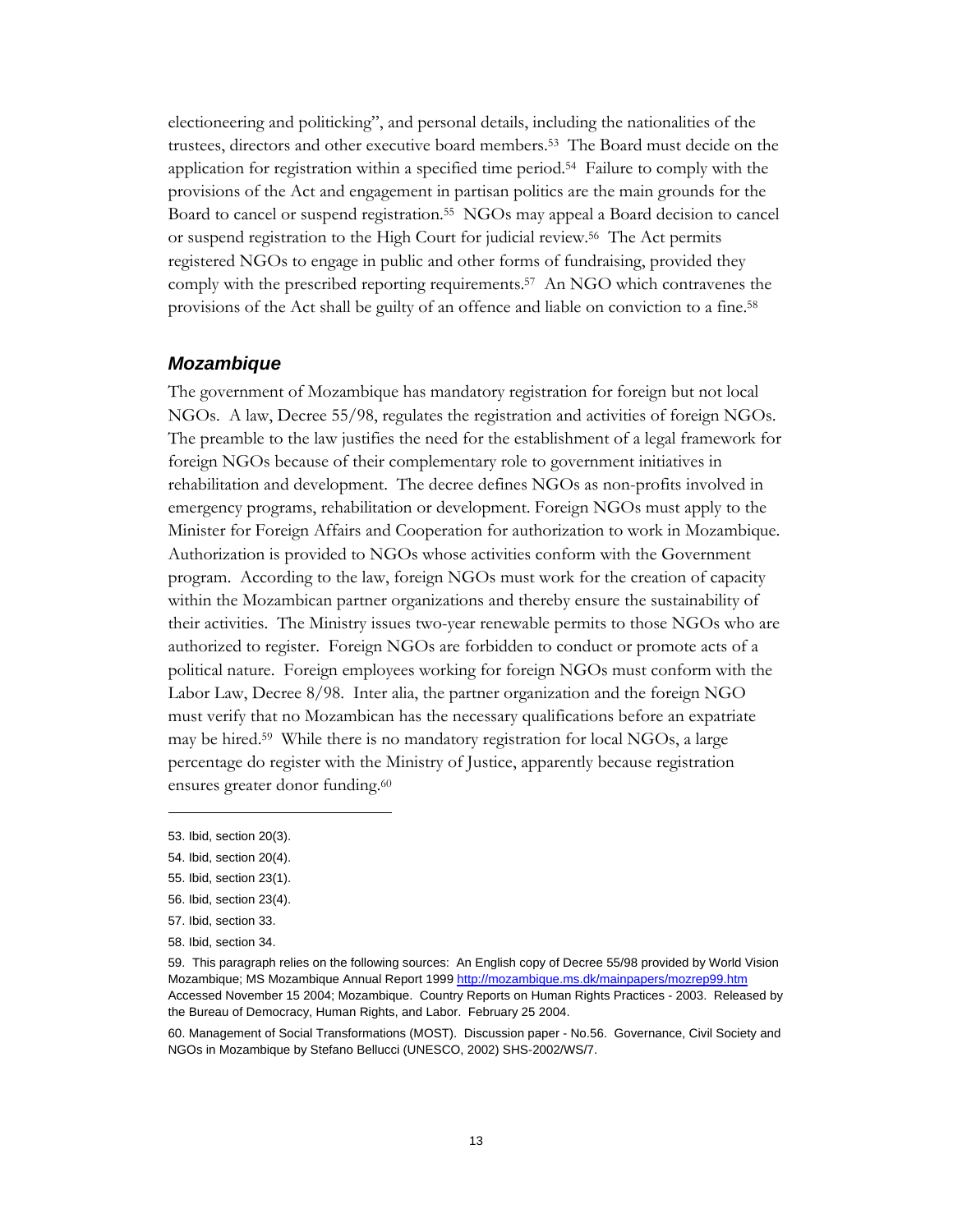## *Namibia*

The government of Namibia is in the process of consulting with civil society organizations to develop a partnership policy. In this context, the National Planning Commission will facilitate access to donor funds for civic organizations. A major feature of the policy calls for a review of the current laws and regulations affecting civic organizations. The review will be undertaken by an Advisory Committee composed of government representatives and civic organizations under the 1994 National Planning Commission Act. The goal is to formulate a Registration Act that will harmonize and consolidate existing laws regulating civic organizations and will establish a transparent registration process under the control of a single agency. The new law will seek to establish minimum criteria for competence and governance, enhance transparency and accountability, and improve coordination within the sector. The proposed legislation will respect the independence and autonomy of "genuine" organizations. Registration will be voluntary. The premise is that registration and a legal status will enable NGOs to attract more donor funds. The review will decide on the extent to which both registration of local organizations may be decentralized and civic organizations, through voluntary codes and a representative body such as (Namibia Non-Governmental Organisations' Forum (NANGOF), may be permitted to participate in self-regulation.61

## *South Africa*

 $\overline{a}$ 

The Nonprofit Organisations Act No.71 of 1997, which came into operation in South Africa on September 1 1998, was a result of a long process of negotiations between the state and civil society organizations.62 The Act hopes to set and maintain adequate standards of governance, accountability and transparency by creating a voluntary registration facility for NPOs. The Minister for Welfare and Population Development must establish a Directorate within the national department and must designate an employee of the national department as the Director. For an NPO to register, its founding document or constitution must comply with various requirements. The only grounds for the Directorate to refuse to register an NPO is if it is not satisfied that the NPO has complied with the mandatory registration requirements. Time limits are specified for administrative action in the registration process. For example, the Director must consider and decide on an application to register within two months of receiving an application. Registered NPOs must comply with information and reporting

<sup>61.</sup> The following paragraph relies on a draft document, Government of the Republic of Namibia, Civic Organisation Partnership Policy. National Planning Commission, 2004.

<sup>62.</sup> This paragraph relies chiefly on Guide to the Nonprofit Organisatins (NPO) Act and the Nonprofit Organisations Act, 1997. Http://www.etu.org.za/toolbox/docs/building/guide.html Accessed November 11 2004.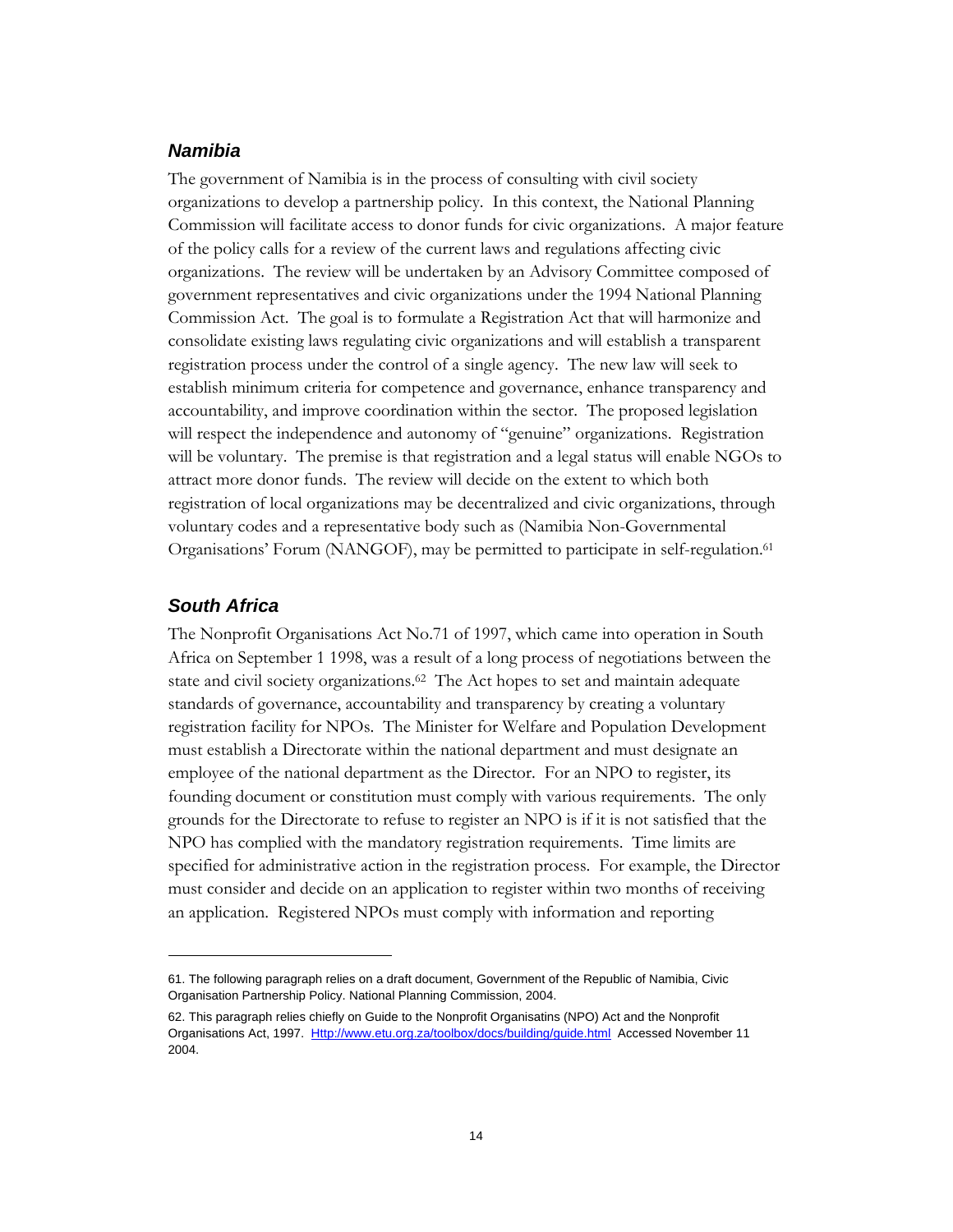provisions and formalities. Non-compliance may result in the cancellation of registration.

NPOs can appeal to an Arbitration Tribunal against the Directorate's decisions on registration and de-registration. The Minister appoints at least seven persons to constitute a panel of arbitrators, following a public and transparent nomination process. The chairperson, designated from the members of the panel by the Minister, appoints no more than three panelists to serve on the Arbitration Tribunal. The Act also provides for offences and penalties. It is an offence to cause an NPO, when it is being wound up or dissolved, to transfer its remaining assets other than to an NPO having similar objectives. The only other offences in the statute arise from an NPO's fraudulent practices, such as falsely misrepresenting itself as being registered. The penalties for a person convicted of an offence in terms of the Act may be a fine or imprisonment or both.

## *Tanzania*

The Non-Governmental Organizations Act, 2002 in Tanzania was preceded by the promulgation of a national policy on NGOs which was the product of consultations between the NGOs and the government.63 The Non-Governmental Organizations Coordination Board which regulates NGOs consists of ten members.64 The chair is appointed by the President, on the recommendation of the Minister responsible for NGOs. The Minister appoints four NGO representatives, on the recommendation of the National Council for Non-Governmental Organizations (the Council), an umbrella organization for non-governmental organizations established in terms of the Act, and five government representatives.<sup>65</sup>

The Act provides for mandatory registration.<sup>66</sup> At least one founding member must apply for registration with the necessary information such as the organization's constitution, and the personal particulars of office-bearers and founding members.<sup>67</sup>

<sup>63.</sup> The United Republic of Tanzania. Vice-President's Office. The National Policy on Non-Governmental Organizations. November 2001. The initial public consultation on the draft law gave way to the government closing the process. See Comments of Professors Leon E. Irish and Karla W. Simon, The Non-Governmental Organizations Act, 2002, for the United Republic of Tanzania. Gazetted in the Official Gazette 4 October 2002. 1 Int.J.Civ Soc.Law available at http://www.law.edu/journal/ijcsl.

<sup>64.</sup> The Non-Governmental Organizations Act, 2002, for the United Republic of Tanzania. The composition and method of appointment of the Board is set out in the Schedule, under section 6(1), paragraph 1.

<sup>65.</sup> Ibid. The National Council for Non-Governmental Organizations is established in terms of section 25(1) of the Non-Governmental Organizations Act, 2002.

<sup>66.</sup> Ibid, section 11(1).

<sup>67.</sup> Ibid, section 12(2).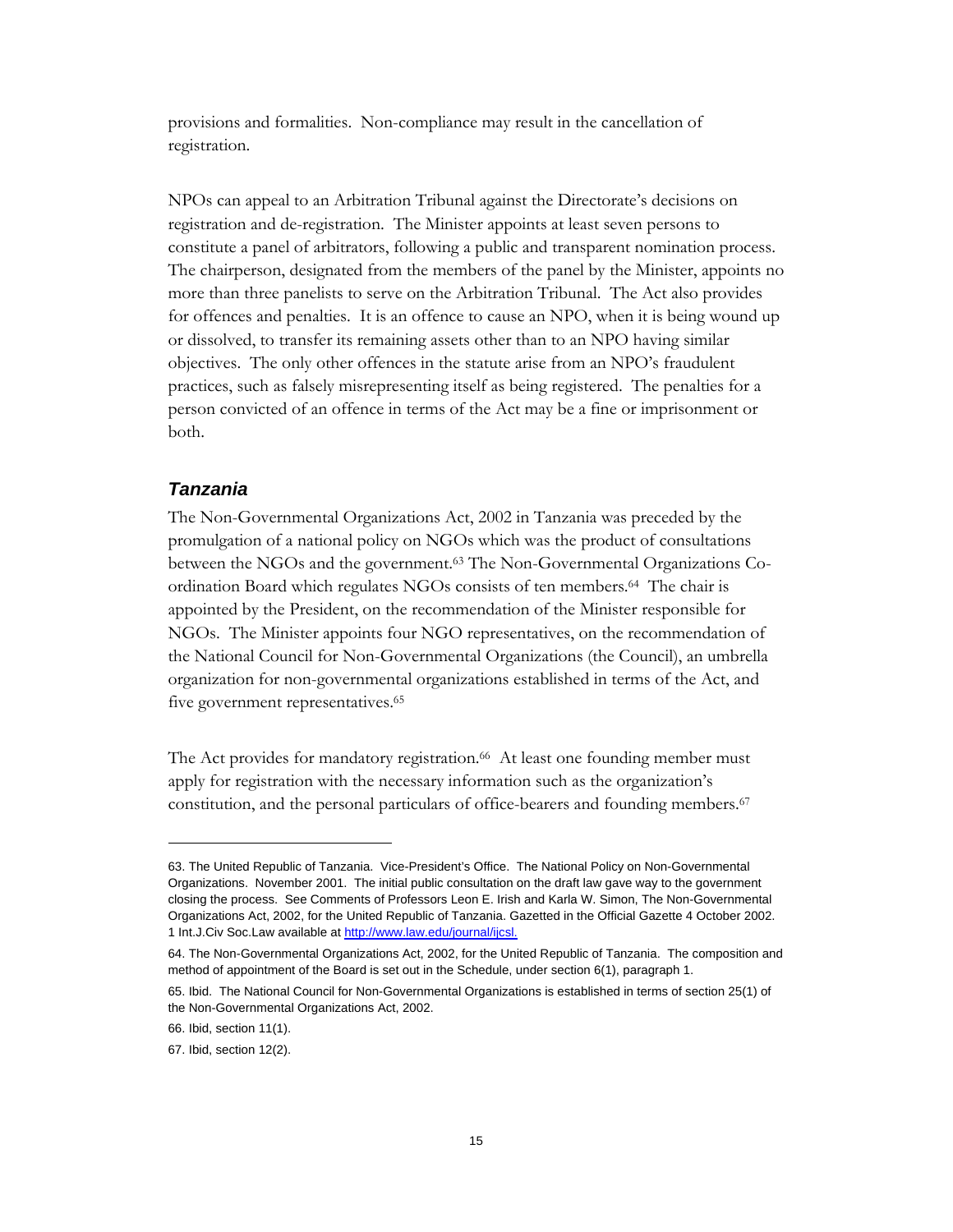The Act stipulates time periods within which the Board must accept a registration application or notify an applicant of a rejection.68 To reject an application, the Board must be satisfied that the activities of the organization are not in the public interest or are contrary to written law, or that the application has false or misleading information, or that the organization should not be registered on the Council's recommendation.<sup>69</sup> An applicant who is dissatisfied with the Board's decision to reject an application or to suspend or cancel registration may apply to the Board to review its earlier decision.<sup>70</sup> Alternatively, the applicant may appeal to the Minister who, within two months, must make a determination.<sup>71</sup> The Minister may uphold, reject, or vary the Board's decision, require it to revise or review its decision, or require it to get further information from the appellant before further consideration.72

The National Council for NGOs, composed of NGO appointees to represent their interests,73 must establish rules of procedure for efficient administration and coordination of the activities of NGOs,74 develop and cause to be adopted a code of conduct, and establish other regulations to facilitate self regulation of NGOs.75 The Board must approve the code of conduct.76 NGOs registered in terms of the Act may engage in legally acceptable fundraising activities.77 International NGOs, defined as organizations that are established outside the mainland of Tanzania,78 must foster and promote the capacities and abilities of other NGOs, participate in the activities of the Council, and not create competition or misunderstanding among NGOs.79 The Act provides for offences and penalties.80 An NGO commits an offence if it forges a document for the purpose of seeking registration, makes false statements, conducts fund raising activities contrary to the Act, operates without registration, or violates the code of conduct, regulations or rules made under the Act. The penalty for an offence may be a fine or imprisonment or both.

 $\overline{a}$ 

72. Ibid, section 16(2) and (4); section 21 (5) and (6).

<sup>68.</sup> Ibid, sections 13 and 14(2).

<sup>69.</sup> Ibid, section 14.

<sup>70.</sup> Ibid, section 16(1).

<sup>71.</sup> Ibid, section 16(2).

<sup>73.</sup> Ibid, section 25.

<sup>74.</sup> Ibid, section 26(2).

<sup>75.</sup> Ibid, section 27(1).

<sup>76.</sup> Ibid, section 28(1).

<sup>77.</sup> Ibid, section 32.

<sup>78.</sup> Ibid, section 2.

<sup>79.</sup> Ibid, section 31(c).

<sup>80.</sup> Ibid, section 35.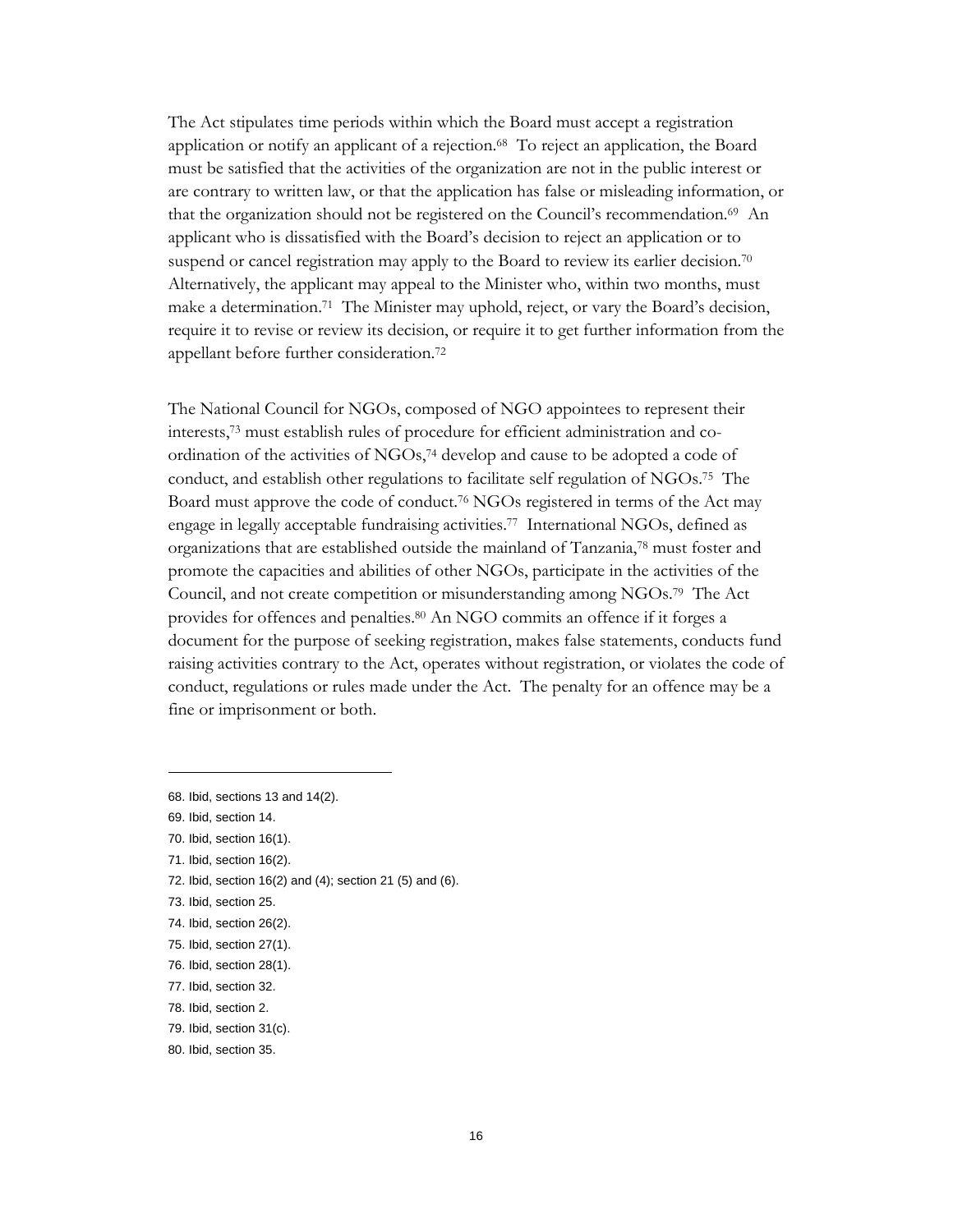International NGOs, defined as organizations that are established outside the mainland of Tanzania,81 must foster and promote the capacities and abilities of other NGOs, participate in the activities of the Council, and not create competition or misunderstanding among NGOs.82

## *Comparing and Contrasting NGO Laws in the Five SADC Countries*

Malawi and South Africa, and to a lesser extent Tanzania, engaged in serious consultations with civil society before introducing their laws to regulate NGOs, and Namibia is involved in intense consultations on its proposed new law.

Malawi and Tanzania have mandatory registration. Malawi will only register NGOs if at least two directors or trustees are citizens of Malawi, but the law makes provision for exemptions. South Africa has voluntary registration, and Namibia intends to follow suit. Mozambique has a dual registration regime: mandatory registration for foreign NGOs and voluntary registration for local ones.

Ministerial influence in the appointment of members of the registration body is high. In Tanzania, the Minister appoints four members on the recommendation of the legally designated NGO Council. Malawi's Minister appoints seven members and must merely consult with the designated NGO body.

South Africa, Malawi, and Tanzania all have laws that impose time limits on the bureaucracy that makes decisions about registration.

Appeal processes for organizations to challenge decisions on registration vary. South Africa provides for an Arbitration Tribunal appointed by the Minister to hear appeals, Malawi permits appeals to the High Court for judicial review, and Tanzania merely allows the aggrieved organization to request a Board review of its decision or to appeal to the Minister.

The extent to which the laws of different countries criminalize statutory offences differs. The NGO law in Malawi provides for statutory offences which may only be punished by imposing a fine. The South African law creates offences primarily for fraud, which is made punishable by either a fine and or imprisonment. The only other offence that the law creates is for the transfer of NGO assets other than to another NGO with similar

<sup>81.</sup> Ibid, section 2.

<sup>82.</sup> Ibid, section 31(c).